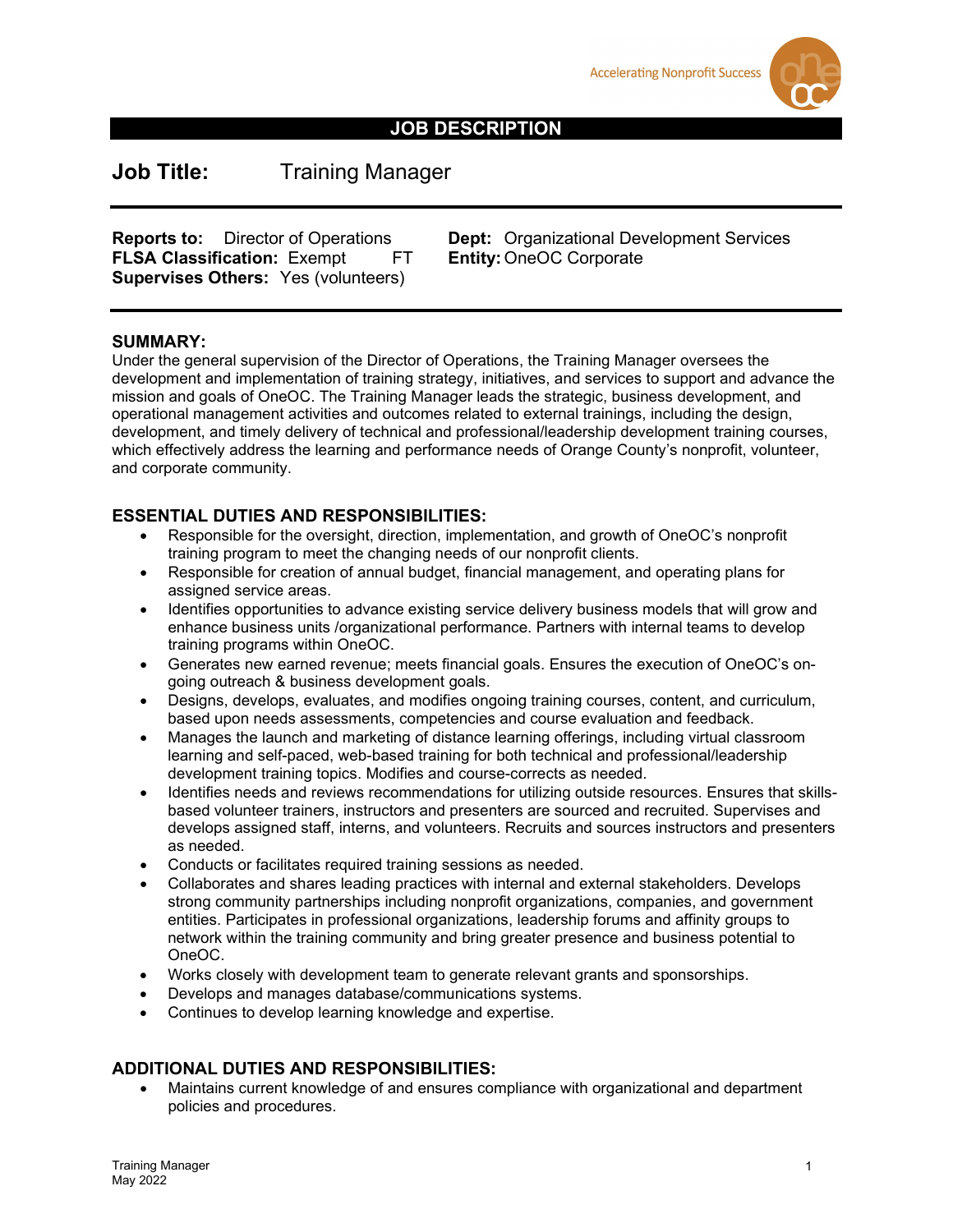- Ensures effective and courteous communication with all contacts internal and external. Works well with groups of diverse people.
- Supports the vision and goals of OneOC.
- Participates in OneOC team goal setting, monitoring, and evaluation process.
- Other duties as assigned.

## **EDUCATION AND/OR EXPERIENCE:**

- Bachelor's degree in Education, Business Administration, Psychology, Instructional Design, or related field required. Master's degree preferred.
- Three to five years experience in training and development field required.
- Successful experience in designing and delivering effective training and development workshops.
- Proven experience in designing successful online learning courses and curriculum required.
- Must have proven experience in collaborating with subject matter experts to design and develop successful learning strategies and courses and curriculum.
- Proven project management, facilitation and presentation skills required.
- Previous experience and/or familiarity with Service Enterprise strongly preferred.
- Possesses strong interpersonal, written, and oral communications skills.
- Possesses strategic and analytical capabilities and the ability to execute tactical training needs.
- Must be proactive and productive in a fast-paced work environment with the ability to deliver high quality work.
- Possesses the ability to collaborate with multiple team functions. Must be a collaborative team player.
- Must be organized, a self-starter and an inspirational leader.
- Budget development and financial management experience a plus.
- Expertise in adult education principles preferred.

## **COMPUTER & EQUIPMENT SKILLS:**

- Proficient use of Microsoft Office applications, including Word, Excel, PowerPoint, and Outlook.
- Previous experience with virtual learning tools (webinar, e-learning, and learning management systems) required.
- Previous experience with Salesforce, Constant Contact, MailChimp and FormStack preferred.
- Has good general knowledge of computer operations and Internet usage; uses a keyboard and calculator proficiently and with a high degree of accuracy.
- Comfortable learning new software and database systems.
- Uses typical office equipment.

## **PHYSICAL JOB REQUIREMENTS:**

- Sits for extended periods of time at a computer station or work desk. Stands and walks throughout the day.
- Uses hands and fingers to operate computers and office equipment for up to 8 hours or more each day.
- Requires clear vision at 20 inches or less with or without corrective lenses and vision sufficient to use equipment and drive a car safely.
- Hearing and speech within normal ranges and sufficient for clear communication face to face and on the telephone.
- Lifts up to ten pounds regularly and twenty-five pounds occasionally.
- Exposed to typical office environment conditions and noise levels.

# **MENTAL AND REASONING REQUIREMENTS:**

- Uses critical thinking skills to create documents and spreadsheets and interpret information furnished in written, oral, diagram, or schedule form.
- Able to set goals based on available information and to plan work to meet deadlines. Able to project likely future occurrences based on current or historic data.
- Uses decision-making skills and judgment to work independently to resolve problems; able to identify those situations that require supervisor intervention for a solution.